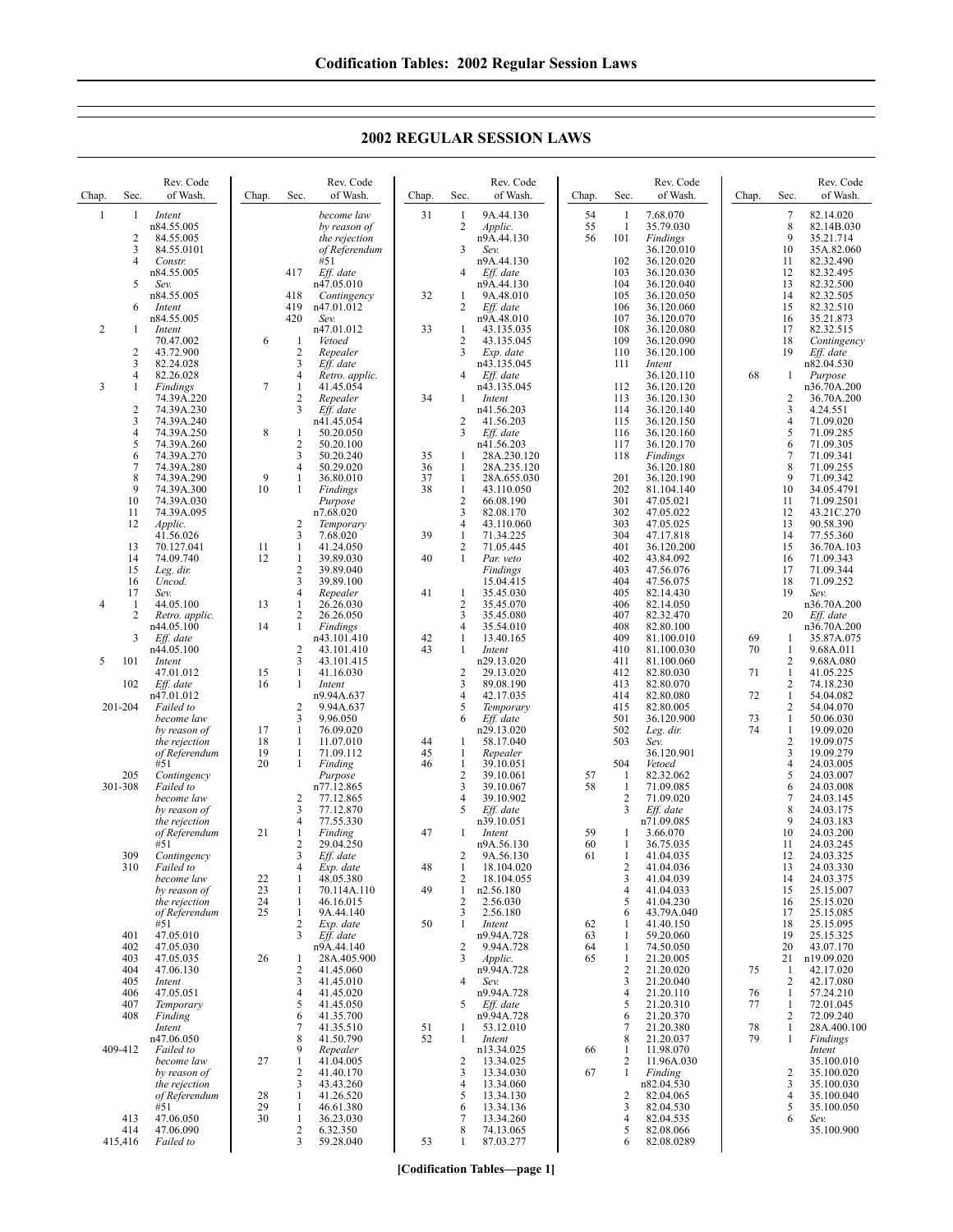| Chap.    | Sec.                    | Rev. Code<br>of Wash.    | Chap. | Rev. Code<br>Sec.<br>of Wash.          | Chap.      | Sec.                             | Rev. Code<br>of Wash.      | Chap. | Sec.                           | Rev. Code<br>of Wash.      | Chap. | Sec.                           | Rev. Code<br>of Wash.     |
|----------|-------------------------|--------------------------|-------|----------------------------------------|------------|----------------------------------|----------------------------|-------|--------------------------------|----------------------------|-------|--------------------------------|---------------------------|
|          | 7                       | Leg. dir.                |       | 248<br>18.170.170                      | 88         | 1                                | 35.61.010                  | 112   | 1                              | Finding                    | 127   | 1                              | Intent                    |
| 80       | $\mathbf{1}$            | 28A.600.300              |       | 249<br>18.170.180<br>250               |            | 2<br>3                           | 35.61.020                  |       |                                | n49.28.130                 |       |                                | n77.15.110                |
| 81<br>82 | 1<br>1                  | 84.56.230<br>18.106.010  |       | 18.170.290<br>251<br>18.185.110        |            | 4                                | 35.61.030<br>35.61.040     |       | $\overline{2}$<br>3            | 49.28.130<br>49.28.140     | 128   | $\overline{c}$<br>1            | 77.15.110<br>10.93.020    |
|          | $\overline{\mathbf{c}}$ | 18.106.020               |       | 252<br>18.185.120                      |            | 5                                | 35.61.050                  |       | $\overline{4}$                 | 49.28.150                  |       | $\overline{\mathbf{c}}$        | 10.93.140                 |
|          | 3<br>4                  | 18.106.180<br>18.106.250 |       | 253<br>18.185.140<br>254<br>18.185.170 |            | 6<br>7                           | 35.61.150<br>84.52.010     | 113   | 5<br>1                         | Leg. dir.<br>82.04.326     |       | 3<br>$\overline{4}$            | 41.26.030<br>77.15.075    |
|          | 5                       | 18.106.320               |       | 255<br>18.185.240                      | 89         | 1                                | 74.08A.270                 |       | $\overline{2}$                 | 82.08.02807                |       | 5                              | 77.15.096                 |
| 83       | 6<br>1                  | 18.27.200<br>3.34.020    |       | 256<br>18.210.020<br>257<br>18.210.030 | 90         | 1                                | Finding<br>19.215.005      |       | 3<br>4                         | 82.12.02749<br>$Eff.$ date | 129   | 1<br>$\overline{2}$            | 28B.80.390<br>28B.80.400  |
| 84       | 1                       | 52.16.160                |       | 258<br>18.210.060                      |            | $\overline{c}$                   | 19.215.010                 |       |                                | n82.04.326                 | 130   | $\mathbf{1}$                   | 28B.80.805                |
| 85       | $\mathbf{1}$            | 9A.56.200                |       | 259<br>18.210.160                      |            | 3                                | 19.215.020                 | 114   | 1                              | Finding                    |       | $\overline{2}$                 | 28B.80.806                |
| 86       | 101                     | Intent<br>18.235.005     |       | 18.210.220<br>260<br>261<br>18.220.040 |            | 4<br>5                           | 19.215.030<br>Leg. dir.    |       |                                | Intent<br>47.46.011        |       | 3<br>$\overline{4}$            | 28B.15.0139<br>28B.80.807 |
|          | 102                     | 18.235.010               |       | 262<br>18.220.050                      | 91         | 1                                | 70.37.030                  |       | $\overline{2}$                 | 47.56.010                  |       | 5,6                            | Uncod.                    |
|          | 103                     | Applic.<br>18.235.020    |       | 263<br>18.220.130<br>264<br>18.220.150 | 92         | $\mathbf{1}$<br>2                | 28A.410.200<br>28A.410.220 |       | 3<br>4                         | 47.46.030<br>47.46.070     | 131   | 7<br>1                         | Exp. date<br>Short t.     |
|          | 104                     | 18.235.030               |       | 18.220.200<br>265                      | 93         | $\mathbf{1}$                     | Intent                     |       | 5                              | 47.46.080                  |       |                                | 19.225.900                |
|          | 105<br>106              | 18.235.040<br>18.235.050 |       | 266<br>19.16.120<br>267<br>19.16.351   |            | 2                                | n43.21C.227<br>43.21C.227  |       | 6<br>7                         | 47.46.090<br>47.46.100     |       | $\overline{\mathbf{c}}$<br>3   | 19.225.010<br>19.225.020  |
|          | 107                     | 18.235.060               |       | 268<br>19.16.510                       | 94         | 1                                | 35.22.620                  |       | 8                              | 47.46.110                  |       | $\overline{4}$                 | 19.225.030                |
|          | 108                     | 18.235.070               |       | 269<br>19.31.070                       |            | 2                                | 35.23.352                  |       | 9                              | 47.46.120                  |       | 5                              | 19.225.040                |
|          | 109<br>110              | 18.235.080<br>18.235.090 |       | 270<br>19.31.130<br>271<br>19.31.270   | 95<br>96   | 1<br>1                           | 53.36.015<br>18.64.246     |       | 10<br>11                       | 47.46.130<br>47.56.165     |       | 6<br>7                         | 19.225.050<br>19.225.060  |
|          | 111                     | 18.235.100               |       | 272<br>19.105.350                      | 97         | 1                                | 9A.56.010                  |       | 12                             | 47.46.140                  |       | 8                              | 19.225.070                |
|          | 112<br>113              | 18.235.110<br>18.235.120 |       | 273<br>19.105.380<br>274<br>19.105.440 | 98         | 1<br>$\sqrt{2}$                  | 70.87.010<br>70.87.020     |       | 13<br>14                       | 47.46.150<br>47.46.160     |       | 9<br>10                        | 19.225.080<br>19.225.090  |
|          | 114                     | 18.235.130               |       | 275<br>19.105.470                      |            | 3                                | 70.87.030                  |       | 15                             | 47.46.170                  |       | 11                             | 19.225.100                |
|          | 115                     | 18.235.140<br>18.235.150 |       | 276<br>19.105.560<br>277               |            | 4<br>5                           | 70.87.050                  |       | 16<br>17                       | 47.46.040                  |       | 12<br>13                       | 19.225.110<br>19.225.120  |
|          | 116<br>117              | 18.235.160               |       | 19.138.120<br>278<br>19.138.130        |            | 6                                | 70.87.100<br>70.87.125     |       | 18                             | 47.46.050<br>47.46.060     |       | 14                             | Applic.                   |
|          | 118                     | 18.235.170               |       | 279<br>19.138.170                      |            | 7                                | 70.87.145                  |       | 19                             | 47.56.030                  |       |                                | Constr.                   |
|          | 119<br>120              | 18.235.180<br>18.235.190 |       | 280<br>19.138.180<br>281<br>19.138.200 |            | 8<br>9                           | 70.87.170<br>70.87.180     |       | 20<br>21                       | 47.56.270<br>47.56.271     |       | 15                             | 19.225.901<br>Sev.        |
|          | 121                     | 18.235.200               |       | 282<br>19.138.240                      |            | 10                               | 70.87.230                  |       | 22                             | 39.46.070                  |       |                                | 19.225.902                |
|          | 122                     | Applic.<br>18.235.210    |       | 283<br>19.138.330<br>284<br>19.158.040 |            | 11<br>12                         | 70.87.220<br>70.87.240     |       | 23<br>24                       | 47.56.245<br>43.84.092     |       | 16<br>17                       | 19.225.903<br>Leg. dir.   |
|          | 123                     | Short t.                 |       | 285<br>19.158.050                      |            | 13                               | 70.87.250                  |       | 25                             | 47.46.180                  | 132   | 1                              | Repealer                  |
|          |                         | 18.235.900               |       | 286<br>19.158.170<br>287               | 99         | 14<br>-1                         | 70.87.260<br>41.56.113     | 115   | 26<br>-1                       | n47.46.011                 | 133   | 1<br>$\overline{2}$            | 69.55.010                 |
|          | 124                     | Eff. date<br>18.235.901  |       | 42.44.030<br>288<br>42.44.060          |            | $\overline{c}$                   | 41.56.030                  |       |                                | Intent<br>19.220.005       |       | 3                              | 69.55.020<br>69.55.030    |
|          | 125                     | Leg. dir.                |       | 289<br>42.44.160                       | 100        | $\mathbf{1}$                     | 43.190.040                 |       | $\overline{2}$                 | 19.220.010                 |       | 4                              | 9.94A.515                 |
|          | 201<br>202              | 18.08.340<br>18.08.380   |       | 290<br>42.44.170<br>291<br>42.44.190   | 101<br>102 | $\mathbf{1}$<br>1                | 28A.210.320<br>Purpose     |       | 3                              | 19.220.020<br>Finding      |       | 5                              | Eff. date<br>n69.55.010   |
|          | 203                     | 18.08.420                |       | 292<br>42.44.210                       |            |                                  | Findings                   |       |                                | Applic.                    | 134   | 1                              | 69.50.440                 |
|          | 204<br>205              | 18.08.440<br>18.08.490   |       | 293<br>46.72.100<br>294<br>46.72.180   |            | 2                                | n35.92.010<br>35.92.010    |       | 5                              | 19.220.030<br>43.43.760    |       | $\overline{2}$<br>3            | 9.94A.515<br>9.94A.605    |
|          | 206                     | 18.11.085                |       | 295<br>46.72A.100                      |            | 3                                | 35.92.050                  |       | 6                              | Leg. dir.                  |       | 4                              | 26.44.200                 |
|          | 207<br>208              | 18.11.095<br>18.11.100   |       | 296<br>46.72A.140<br>297<br>64.36.040  |            | 4                                | Sev.                       |       | 7                              | $Eff$ . date<br>19.220.900 |       | 5                              | Eff. date<br>n69.50.440   |
|          | 209                     | 18.11.160                |       | 298<br>64.36.090                       | 103        | 1                                | n35.92.010<br>48.43.540    | 116   | 1                              | Findings                   | 135   | 1                              | 19.27.060                 |
|          | 210                     | 18.11.180                |       | 299<br>64.36.100                       | 104        | $\mathbf{1}$                     | 80.36.005                  |       |                                | n70.41.350                 | 136   | 1                              | 3.34.060                  |
|          | 211<br>212              | 18.11.200<br>18.11.280   |       | 300<br>64.36.195<br>301<br>64.36.200   |            | 2<br>3                           | 80.36.410<br>80.36.470     |       | $\overline{2}$<br>3            | 70.41.020<br>70.41.350     | 137   | 2<br>$\mathbf{1}$              | 3.50.040<br>2.08.180      |
|          | 213                     | 18.16.030                |       | 302<br>64.36.220                       |            | 4                                | Exp. date                  |       | 4                              | 70.41.360                  | 138   | 1                              | 3.34.010                  |
|          | 214<br>215              | 18.16.060<br>18.16.150   |       | 303<br>64.36.230<br>304<br>64.36.340   | 105        | 1<br>$\mathcal{D}_{\mathcal{A}}$ | 82.21.020<br>Eff. date     | 117   | 1<br>2                         | 10.14.040<br>10.14.055     | 139   | 1<br>2                         | 29.79.075<br>29.81.250    |
|          | 216                     | 18.16.175                |       | 305<br>67.08.010                       |            |                                  | n82.21.020                 |       | 3                              | 10.14.100                  | 140   | $\mathbf{1}$                   | 29.15.010                 |
|          | 217<br>218              | 18.16.200<br>18.16.270   |       | 306<br>67.08.015<br>307<br>67.08.017   | 106<br>107 | 1<br>1                           | 70.44.140<br>Finding       |       | 4<br>5                         | 10.14.125<br>26.50.125     |       | 2<br>3                         | 29.15.044<br>29.15.046    |
|          | 219                     | 18.39.300                |       | 308<br>67.08.090                       |            |                                  | n9.94A.030                 | 118   | 1                              | 4.24.550                   |       | $\overline{4}$                 | 29.15.030                 |
|          | 220<br>221              | 18.39.350<br>18.39.410   |       | 309<br>67.08.100<br>310<br>67.08.110   |            | 2<br>3                           | 9.94A.030<br>9.94A.525     |       | 2<br>3                         | 43.43.540<br>n4.24.550     |       | 5<br>6                         | n29.15.044<br>n29.15.044  |
|          | 222                     | 18.39.530                |       | 67.08.130<br>311                       |            | 4                                | Applic.                    | 119   | -1                             | 9.46.070                   | 141   | 1                              | 36.22.110                 |
|          | 223<br>224              | 18.39.560<br>18.43.035   |       | 312<br>67.08.140<br>313<br>67.08.180   | 108        | 1                                | n9.94A.030<br>29.15.190    |       | $\overline{2}$<br>3            | 66.08.030<br>66.24.010     | 142   | $\mathbf{1}$<br>$\overline{2}$ | 41.05.021<br>41.05.050    |
|          | 225                     | 18.43.105                |       | 314<br>67.08.300                       |            | 2                                | 42.12.040                  |       | $\overline{4}$                 | 66.24.025                  |       | 3                              | 41.05.065                 |
|          | 226                     | 18.43.110                |       | 315<br>67.08.310                       | 109        | 1                                | 66.28.010                  | 120   | -1                             | 76.13.110                  |       | 4                              | 41.05.075                 |
|          | 227<br>228              | 18.43.130<br>18.43.180   |       | 68.05.105<br>316<br>317<br>68.05.170   | 110<br>111 | $\mathbf{1}$<br>$\mathbf{1}$     | 41.06.150<br>18.16.010     |       | $\overline{2}$<br>3            | 76.13.120<br>76.13.140     | 143   | $\mathbf{1}$<br>$\overline{c}$ | 41.12.050<br>Repealer     |
|          | 229                     | 18.85.040                |       | 318<br>68.05.235                       |            | $\overline{\mathbf{c}}$          | 18.16.020                  |       | $\overline{4}$                 | 76.09.368                  | 144   | 1,2                            | Temporary                 |
|          | 230<br>231              | 18.85.230<br>18.85.261   |       | 319<br>68.05.259<br>320<br>68.05.300   |            | 3<br>$\overline{4}$              | 18.16.030<br>18.16.050     | 121   | -1<br>$\overline{2}$           | 76.09.050<br>76.09.240     | 145   | -1<br>2                        | 53.29.010<br>53.29.020    |
|          | 232                     | 18.85.271                |       | 321<br>68.05.310                       |            | 5                                | 18.16.060                  | 122   | $\mathbf{1}$                   | 17.21.020                  |       | 3                              | 53.29.030                 |
|          | 233                     | 18.85.550                |       | 322<br>68.05.320                       |            | 6                                | 18.16.090                  |       | 2<br>3                         | 17.21.020                  |       | 4                              | 53.29.015                 |
|          | 234<br>235              | 18.96.060<br>18.96.120   |       | 323<br>68.05.330<br>324<br>68.05.340   |            | 7<br>8                           | 18.16.100<br>18.16.110     |       |                                | Eff. dates<br>n17.21.020   | 146   | $\mathbf{1}$<br>2              | 84.14.010<br>84.14.020    |
|          | 236                     | 18.96.140                |       | 325<br>68.05.350                       |            | 9                                | 18.16.140                  |       | 4                              | Exp. date                  |       | 3                              | 84.14.110                 |
|          | 237<br>238              | 18.96.200<br>18.140.030  |       | 326<br>68.05.430<br>327<br>79A.60.480  |            | 10<br>11                         | 18.16.170<br>18.16.175     | 123   | 1                              | n17.21.020<br>Findings     | 147   | 1<br>2                         | 67.08.002<br>67.08.090    |
|          | 239                     | 18.140.160               |       | 328<br>79A.60.490                      |            | 12                               | 18.16.200                  |       |                                | n79.90.570                 |       | 3                              | 67.08.100                 |
|          | 240<br>241              | 18.140.170<br>18.140.260 |       | 329<br>79A.60.498<br>401<br>Repealer   |            | 13<br>14                         | 18.16.210<br>Finding       |       | 2<br>3                         | 79.90.570<br>79.96.140     |       | $\overline{4}$                 | Eff. date<br>n67.08.002   |
|          | 242                     | 18.140.270               |       | 402<br>18.235.902                      |            |                                  | 18.16.250                  | 124   | -1                             | 70.48.095                  | 148   | 1                              | Findings                  |
|          | 243                     | 18.145.050<br>18.145.140 |       | 403<br>Eff. dates                      |            | 15                               | 18.16.240                  | 125   | $\mathbf{1}$<br>$\overline{2}$ | 70.48.090                  | 149   | 2<br>$\mathbf{1}$              | Contingency               |
|          | 244<br>245              | 18.165.160               |       | n18.08.340<br>404<br>Sev.              |            | 16<br>17                         | 18.16.260<br>18.16.900     | 126   | $\mathbf{1}$                   | 70.48.220<br>72.11.020     |       | $\sqrt{2}$                     | 50.22.140<br>50.22.150    |
|          | 246                     | 18.165.170               |       | 18.235.903                             |            | 18                               | Eff. date                  |       | 2                              | 72.09.111                  |       | 3                              | 50.20.125                 |
|          | 247                     | 18.165.300               | 87    | 43.06.460<br>$\mathbf{1}$              |            |                                  | n18.16.010                 |       | 3                              | 72.65.050                  |       | 4                              | 50.20.120                 |

**[Codification Tables—page 2]**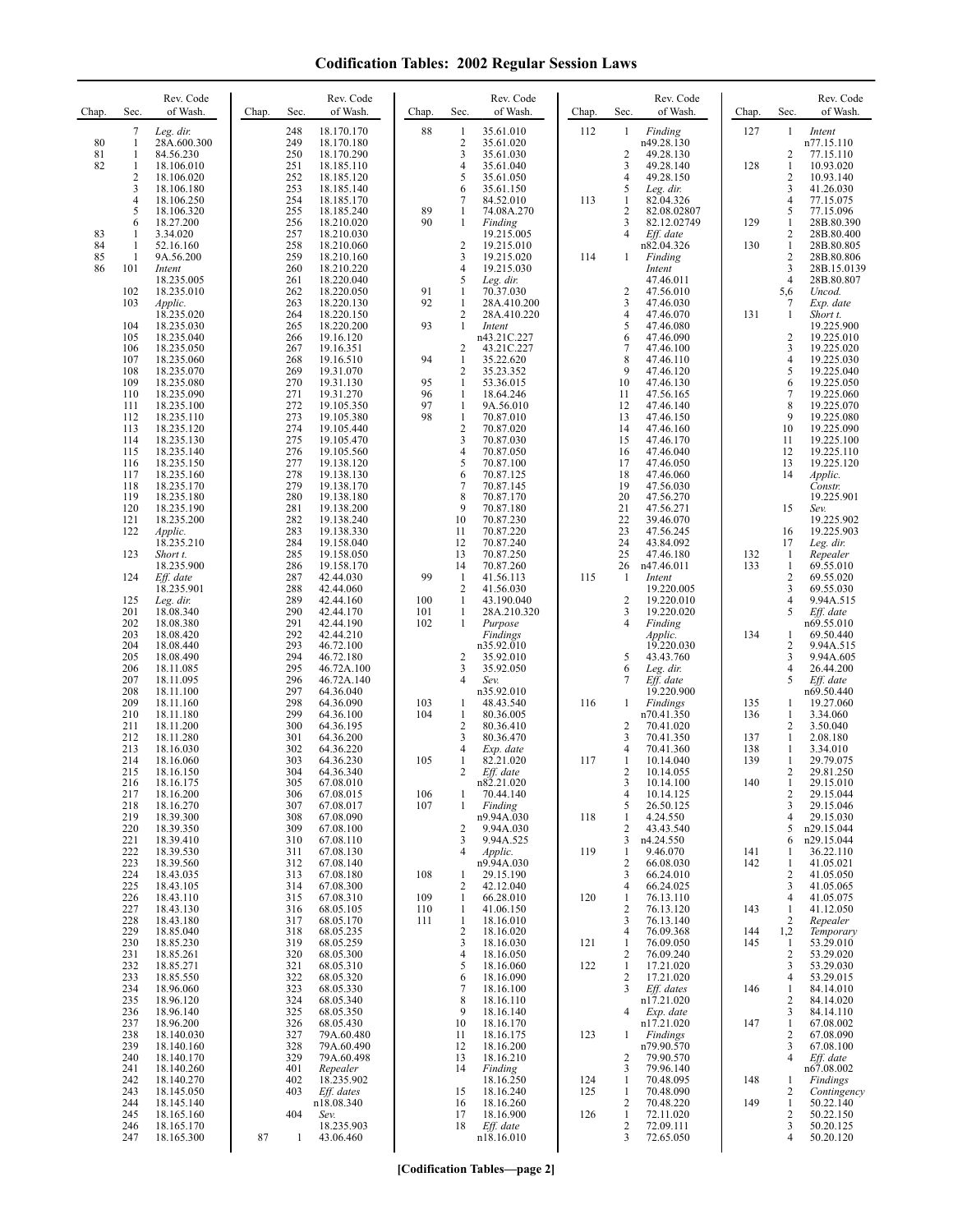| Chap. | Sec.                | Rev. Code<br>of Wash.         | Chap.      | Sec.                         | Rev. Code<br>of Wash.   | Chap.      | Sec.                | Rev. Code<br>of Wash.     | Chap. | Sec.                | Rev. Code<br>of Wash.    | Chap. | Sec.              | Rev. Code<br>of Wash.      |
|-------|---------------------|-------------------------------|------------|------------------------------|-------------------------|------------|---------------------|---------------------------|-------|---------------------|--------------------------|-------|-------------------|----------------------------|
|       | 5                   | Referendum                    |            | 8                            | 41.32.530               |            | 27                  | 13.40.210                 |       | $\overline{2}$      | 46.81A.020               |       | 705               | #51 failed to              |
|       |                     | #53 failed to<br>become law   |            | 9<br>10                      | 41.32.785<br>41.32.851  |            | 28<br>29            | 13.40.250<br>28A.225.090  | 198   | 101                 | Short t.<br>26.21A.005   | 203   | $1-$              | become law<br>Failed to    |
|       | 6                   | 50.29.020                     |            | 11                           | 41.35.220               |            | 30                  | 35.21.209                 |       | 102                 | 26.21A.010               |       | 13                | become law.                |
|       | 7,8                 | Referendum<br>#53 failed to   |            | 12<br>13                     | 41.40.188<br>41.40.660  |            | 31<br>32            | 35A.21.220<br>36.16.139   |       | 103<br>104          | 26.21A.015<br>26.21A.020 |       |                   | See 2002<br>c 203 § 13     |
|       |                     | become law                    |            | 14                           | 41.40.845               |            | 33                  | 46.16.381                 |       | 201                 | 26.21A.100               |       |                   | and 2002                   |
|       | 9<br>10             | 50.29.045<br>Referendum       |            | 15<br>16                     | 43.43.270<br>43.43.271  |            | 34<br>35            | Vetoed<br>46.30.020       |       | 202<br>203          | 26.21A.105<br>26.21A.110 | 204   | 1                 | c 201 § 812<br>Intent      |
|       |                     | #53 failed to                 | 159        | 1                            | 41.40.795               |            | 36                  | 46.63.110                 |       | 204                 | 26.21A.115               |       |                   | Finding                    |
|       |                     | become law                    | 160        | $\mathbf{1}$                 | 18.30.010               |            | 37                  | 46.63.120                 |       | 205                 | 26.21A.120               |       |                   | 28B.119.005                |
|       | 11<br>12,13         | 50.29.010<br>Referendum       |            | $\overline{\mathbf{c}}$<br>3 | 18.30.020<br>18.30.040  |            | 38<br>39            | 46.64.055<br>51.12.035    |       | 206<br>207          | 26.21A.125<br>26.21A.130 |       | 2<br>3            | 28B.119.010<br>28B.119.020 |
|       |                     | #53 failed to                 |            | 4                            | 18.30.050               |            | 40                  | 51.12.045                 |       | 208                 | 26.21A.135               |       | 4                 | 28B.119.030                |
|       | 14                  | become law<br>Vetoed          |            | 5<br>6                       | 18.30.065<br>18.30.090  |            | 41<br>42            | 66.20.200<br>66.44.291    |       | 209<br>210          | 26.21A.140<br>26.21A.145 |       | 5<br>6            | 28B.119.040<br>28B.119.050 |
|       | 15                  | n50.22.140                    |            | $\overline{7}$               | 18.30.100               |            | 43                  | 66.44.325                 |       | 211                 | 26.21A.150               |       | 7                 | 43.79A.040                 |
|       | 16                  | Sev.<br>n50.22.140            |            | 8<br>9                       | 18.30.140<br>Repealer   |            | 44<br>45            | 69.50.425<br>70.93.060    |       | 301<br>302          | 26.21A.200<br>26.21A.205 |       | 8<br>9            | Leg. dir.<br>Eff. date     |
|       | 17,18               | Referendum                    | 161        | $\mathbf{1}$                 | 43.20.250               |            | 46                  | 70.93.250                 |       | 303                 | 26.21A.210               |       |                   | 28B.119.900                |
|       |                     | #53 failed to<br>become law   |            | 2<br>3                       | 57.16.160<br>70.116.140 |            | 47<br>48            | 70.155.080<br>72.09.060   |       | 304<br>305          | 26.21A.215<br>26.21A.220 | 205   | 1                 | Findings<br>n28A.320.125   |
|       | 19                  | Eff. dates                    |            | 4                            | 90.48.020               |            | 49                  | 72.09.100                 |       | 306                 | 26.21A.225               |       | 2                 | 28A.320.125                |
| 150   | 1                   | n50.22.150<br><b>Findings</b> | 162        | 5<br>1                       | 90.48.110<br>43.01.090  |            | 50<br>51            | 72.09.260<br>Uncod.       |       | 307<br>308          | 26.21A.230<br>26.21A.235 |       | 3<br>4            | 28A.305.130<br>42.17.310   |
|       |                     | Intent                        | 163        | 1                            | Intent                  |            | 52                  | 79A.05.050                |       | 309                 | 26.21A.240               |       | 5                 | Sev.                       |
|       | $\overline{2}$      | n82.04.4281<br>82.04.4281     |            | 2                            | n39.30.060<br>39.30.060 |            | 53                  | Eff. date<br>n7.80.130    |       | 310<br>311          | 26.21A.245<br>26.21A.250 |       | 6                 | n28A.320.125               |
|       | 3                   | Eff. date                     | 164        | 1                            | 43.34.090               | 176        | 1                   | 82.14.420                 |       | 312                 | 26.21A.255               |       |                   | Eff. dates<br>n28A.320.125 |
|       |                     | n82.04.4281                   | 165        | 1                            | 52.16.050               | 177        | 1                   | 82.29A.090                |       | 313                 | 26.21A.260               | 206   | 1                 | 28A.320.128                |
| 151   | 1<br>$\overline{2}$ | 28B.140.005<br>28B.140.010    | 166        | $\mathbf{1}$<br>2            | Findings<br>43.19.706   | 178        | $\mathbf{1}$<br>2   | 82.04.050<br>67.28.180    |       | 314<br>315          | 26.21A.265<br>26.21A.270 | 207   | 1                 | Findings<br>n28A.600.480   |
|       | 3                   | 28B.140.020                   |            | 3                            | Eff. date               |            | 3                   | Vetoed                    |       | 316                 | 26.21A.275               |       | 2                 | 28A.300.285                |
|       | 4<br>5              | 28B.140.030<br>28B.10.022     | 167        | 1                            | Findings<br>n27.48.050  |            | 4<br>5              | 67.40.090<br>36.100.040   |       | 317<br>318          | 26.21A.280<br>26.21A.285 |       | 3<br>4            | Vetoed<br>28A.600.480      |
|       | 6                   | 39.94.040                     |            | $\overline{\mathbf{c}}$      | 27.48.050               |            | 6                   | Retro. applic.            |       | 319                 | 26.21A.290               | 208   | 1                 | 26.44.210                  |
|       | 7<br>8              | 28B.140.900<br>Leg. dir.      |            | 3<br>4                       | 42.52.800<br>Eff. date  |            | 7                   | n67.28.180<br>Eff. date   |       | 401<br>501          | 26.21A.350<br>26.21A.400 | 209   | 2<br>1            | 72.40.280<br>72.40.010     |
| 152   | 1                   | Findings                      |            |                              | n27.48.050              |            |                     | n67.28.180                |       | 502                 | 26.21A.405               |       | 2                 | 72.40.022                  |
|       | $\overline{2}$      | n79.90.575<br>79.90.470       | 168        | 1<br>2                       | 35.50.030<br>36.94.230  | 179        | 1<br>$\overline{2}$ | 35.21.710<br>35.21.712    |       | 503<br>504          | 26.21A.410<br>26.21A.415 |       | 3<br>4            | 72.40.023<br>72.40.024     |
|       | 3                   | 79.90.575                     |            | 3                            | 43.09.240               |            | 3                   | 35A.82.050                |       | 505                 | 26.21A.420               |       | 5                 | 72.42.010                  |
|       | $\overline{4}$      | Sev.<br>n79.90.575            |            | 4<br>5                       | 36.29.010<br>46.16.160  |            | 4<br>5              | 35A.82.055<br>Eff. date   |       | 506<br>507          | 26.21A.425<br>26.21A.430 |       | 6<br>7            | 72.42.016<br>72.42.021     |
| 153   | 1                   | Findings                      |            | 6                            | 46.44.170               |            |                     | n35.21.710                |       | 601                 | 26.21A.500               |       | 8                 | 72.42.041                  |
|       |                     | Purpose<br>Intent             |            | 7<br>8                       | 46.44.173<br>84.40.042  | 180        | 1<br>$\overline{c}$ | 84.52.052<br>84.52.130    |       | 602<br>603          | 26.21A.505<br>26.21A.510 |       | 9<br>10           | 72.42.031<br>72.42.070     |
|       |                     | 43.42.005                     |            | 9                            | 84.64.060               |            | 3                   | 52.16.130                 |       | 604                 | 26.21A.515               |       | 11                | Repealer                   |
|       | 2<br>3              | 43.42.010<br>43.42.020        |            | 10<br>11                     | 84.64.070<br>84.69.020  |            | 4                   | Contingent<br>Eff. date   |       | 605<br>606          | 26.21A.520<br>26.21A.525 |       | 12                | $Eff.$ date<br>n72.42.021  |
|       | 4                   | 43.42.030                     |            | 12                           | 84.69.100               |            |                     | n84.52.052                |       | 607                 | 26.21A.530               | 210   | 1                 | 77.85.010                  |
|       | 5<br>6              | 43.42.040<br>43.42.050        | 169<br>170 | 1<br>1                       | 9.94A.535<br>9A.42.110  | 181<br>182 | 1<br>$\mathbf{1}$   | 35.21.717<br>67.40.120    |       | 608<br>609          | 26.21A.535<br>26.21A.540 | 211   | 1                 | Purpose<br>n27.53.020      |
|       | 7                   | 43.42.060                     | 171        | 1                            | 72.01.410               | 183        | 1                   | 82.38.020                 |       | 610                 | 26.21A.545               |       | 2                 | 27.53.020                  |
|       | 8<br>9              | 43.42.070<br>Vetoed           |            | 2<br>3                       | 13.40.040<br>Eff. date  |            | 2<br>3              | 82.38.030                 |       | 611<br>612          | 26.21A.550               |       | 3<br>4            | 27.53.060                  |
|       | 10                  | 43.42.905                     |            |                              | n72.01.410              |            | 4                   | 82.38.065<br>82.38.170    |       | 613                 | 26.21A.555<br>26.21A.560 |       | 5                 | 27.53.095<br>27.53.080     |
|       | 11<br>12            | 43.42.900<br>43.42.901        | 172<br>173 | 1<br>1                       | 42.17.310<br>71.24.480  | 184<br>185 | -1<br>1,2           | 82.14.370<br>Vetoed       |       | 614<br>615          | 26.21A.565               | 212   |                   | Findings<br>36.70A.011     |
|       | 13                  | 43.131.401                    | 174        | 1                            | 9.95.420                |            | 3                   | 29.07.025                 |       | 701                 | 26.21A.570<br>26.21A.600 |       | 2                 | 36.70A.070                 |
|       | 14                  | 43.131.402<br>Temporary       |            | $\overline{c}$<br>3          | 9.95.011<br>Eff. date   | 186        | 4,5                 | Vetoed                    |       | 801                 | 26.21A.650<br>26.21A.655 | 213   | $\mathbf{1}$<br>2 | 69.50.412                  |
|       | 15<br>16            | Leg. dir.                     |            |                              | n9.95.420               |            | 1<br>2              | 28B.15.012<br>28B.15.012  |       | 802<br>901          | Repealer                 |       | 3                 | 69.50.4121<br>70.115.060   |
|       | 17<br>18            | Contingency                   | 175        | 1<br>$\overline{2}$          | 7.80.130<br>7.80.160    |            | 3<br>4              | 28B.101.040               |       | 902<br>903          | 26.21A.915               | 214   | 4<br>1            | Vetoed                     |
| 154   | -1                  | Vetoed<br>36.70A.020          |            | 3                            | 7.84.110                |            |                     | Exp. date<br>n28B.15.012  |       |                     | Applic.<br>Constr.       | 215   | 1                 | 28A.225.055<br>15.13.310   |
|       | 2                   | 36.70A.070                    |            | 4                            | 7.84.130                |            | 5                   | Eff. date                 |       |                     | 26.21A.905               |       | $\overline{c}$    | 15.13.315                  |
| 155   | $\mathbf{1}$        | Intent<br>49.44.160           |            | 5<br>6                       | 9.94A.030<br>9.94A.505  | 187        | 1                   | n28B.15.012<br>28B.10.802 |       | 904                 | Sev.<br>26.21A.910       |       | 3<br>4            | 15.13.370<br>15.13.470     |
|       | $\overline{2}$      | 49.44.170                     |            | 7                            | 9.94A.589               |            | 2                   | 28B.12.030                |       | 905                 | Leg. dir.                | 216   | 1                 | Finding                    |
|       | 3                   | Constr.<br>n49.44.160         |            | 8<br>9                       | 9.94A.634<br>9.94A.650  | 188<br>189 | $\mathbf{1}$<br>1   | 47.12.370<br>35.63.060    |       | 906                 | Contingent<br>Eff. date  |       | 2                 | 18.230.005<br>18.230.010   |
|       | $\overline{4}$      | Sev.                          |            | 10                           | 9.94A.660               |            | 2                   | 35A.63.060                |       |                     | 26.21A.900               |       | 3                 | 18.230.020                 |
| 156   | 1                   | n49.44.160<br>42.17.680       |            | 11<br>12                     | 9.94A.670<br>9.94A.680  |            | 3<br>4              | 47.05.051<br>47.06.040    | 199   | $\mathbf{1}$<br>2   | 26.09.170<br>26.09.175   |       | 4<br>5            | 18.230.030<br>18.230.040   |
|       | 2                   | Eff. date                     |            | 13                           | 9.94A.700               |            | 5                   | 47.26.282                 |       | 3                   | 26.23.130                |       | 6                 | 18.230.050                 |
| 157   | 1                   | n42.17.680<br>Intent          |            | 14<br>15                     | 9.94A.720<br>9.94A.737  | 190<br>191 | 1<br>1              | 80.52.030<br>19.29A.090   |       | $\overline{4}$<br>5 | 74.20.065<br>74.20A.055  |       | 7<br>8            | 18.230.060<br>18.230.070   |
|       |                     | 18.92.250                     |            | 16                           | 9.94A.850               | 192        | $\mathbf{1}$        | 44.39.070                 |       | 6                   | 74.20A.056               |       | 9                 | 18.230.080                 |
|       | $\overline{2}$<br>3 | 18.92.260<br>Eff. date        |            | 17<br>18                     | 9.95.435<br>10.98.040   | 193        | 2<br>1              | 43.21G.040<br>46.25.090   |       | 7<br>8              | 74.20A.080<br>Repealer   |       | 10<br>11          | 18.230.090<br>18.130.040   |
|       |                     | n18.92.250                    |            | 19                           | 13.40.020               | 194        | 1                   | 46.52.020                 | 200   | -1                  | Findings                 |       | 12                | Sev.                       |
| 158   | $\mathbf{1}$<br>2   | 41.26.160<br>41.26.161        |            | 20<br>21                     | 13.40.0357<br>13.40.080 | 195        | $\mathbf{1}$<br>2   | 46.20.100<br>46.20.055    |       | $\overline{2}$<br>3 | 39.29.040<br>43.19.190   |       | 13                | 18.230.900<br>Leg. dir.    |
|       | 3                   | 41.26.162                     |            | 22                           | 13.40.160               |            | 3                   | 46.20.070                 | 201   | $1-$                | Failed to                |       | 14                | Eff. date                  |
|       | 4<br>5              | 41.26.164<br>41.50.670        |            | 23<br>24                     | 13.40.165<br>13.40.180  |            | 4<br>5              | 46.82.325<br>46.82.300    |       | 812                 | become law.<br>See 2002  | 217   | $\mathbf{1}$      | 18.230.901<br>Finding      |
|       | 6                   | 41.50.700                     |            | 25                           | 13.40.200               | 196        | 1                   | 46.37.100                 |       |                     | $c 201 \, \S 812$        |       |                   | Purpose                    |
|       | 7                   | 41.26.460                     |            | 26                           | 13.40.205               | 197        | 1                   | 46.20.515                 | 202   | $101 -$             | Referendum               |       |                   | n69.80.050                 |

**[Codification Tables—page 3]**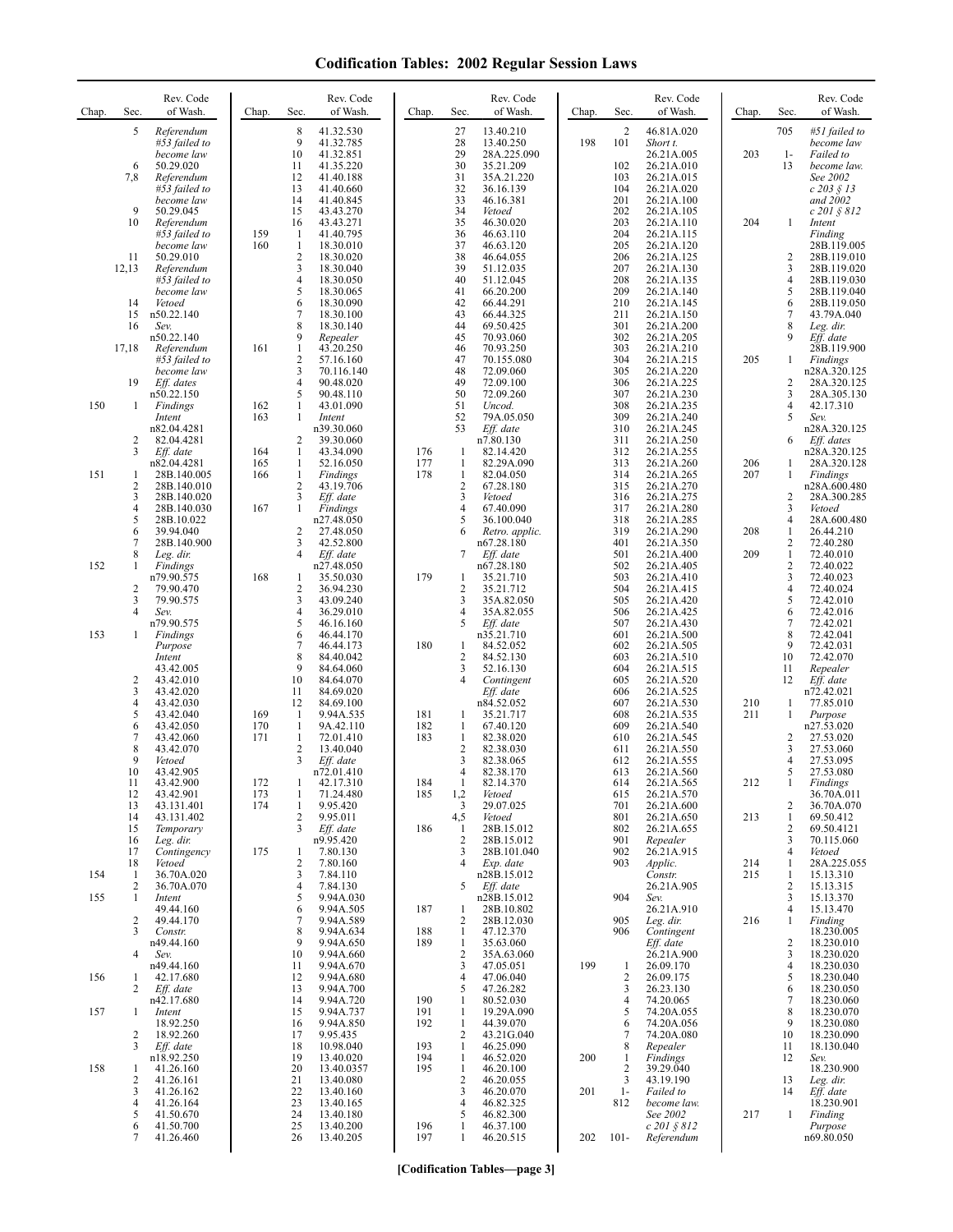| Chap.      | Sec.                | Rev. Code<br>of Wash.    | Chap.      | Sec.                           | Rev. Code<br>of Wash.                | Chap.      | Sec.                         | Rev. Code<br>of Wash.     | Chap.      | Sec.                             | Rev. Code<br>of Wash.    | Chap. | Sec.                       | Rev. Code<br>of Wash.       |
|------------|---------------------|--------------------------|------------|--------------------------------|--------------------------------------|------------|------------------------------|---------------------------|------------|----------------------------------|--------------------------|-------|----------------------------|-----------------------------|
|            | 2<br>3              | 69.80.060<br>69.80.050   | 229        | 1<br>$\sqrt{2}$                | 9A.42.100<br>9.94A.515               |            | 2                            | n43.84.092<br>43.84.092   | 260        | -1<br>$\sqrt{2}$                 | 43.88.160<br>79.44.040   |       | 6                          | Eff. date<br>n15.58.070     |
|            | 4                   | Eff. date<br>n69.80.050  |            | 3<br>$\overline{4}$            | 43.43.830<br>Eff. date               |            | 3<br>4                       | 43.160.085<br>43.160.060  |            | $\overline{3}$<br>$\overline{4}$ | 79.44.050<br>79.44.070   | 275   | $\mathbf{1}$<br>2          | n28A.320.330<br>28A.320.330 |
| 218        | 1                   | 35.81.015                |            |                                | n9A.42.100                           | 243        | 1                            | 49.12.270                 |            | 5                                | 79.44.080                | 276   | $\mathbf{1}$               | Findings                    |
|            | $\overline{c}$<br>3 | 35.81.005<br>35.81.030   | 230        | $\mathbf{1}$                   | Finding<br>Intent                    |            | 2<br>3                       | 49.12.265<br>49.12.287    |            | 6<br>7                           | 79.44.140<br>39.29.100   |       |                            | Intent<br>n35.92.360        |
|            | 4<br>5              | 35.81.040<br>35.81.050   |            | 2                              | n90.58.030<br>90.58.030              |            | 4                            | Eff. date<br>n49.12.265   |            | 8<br>9                           | 39.29.110<br>39.29.120   |       | $\overline{2}$<br>3        | 35.92.360<br>54.16.280      |
|            | 6<br>$\overline{7}$ | 35.81.060<br>35.81.070   | 231<br>232 | $\mathbf{1}$<br>1              | 46.44.190<br>Intent                  | 244        | 1<br>$\overline{c}$          | 16.08.070<br>16.08.080    |            | 10<br>11                         | 39.29.130<br>39.29.040   | 277   | $\mathbf{1}$<br>2          | 18.108.010<br>18.108.050    |
|            | 8<br>9              | 35.81.080                |            |                                | n4.24.510                            |            | 3                            | 16.08.100                 |            | 12                               | Eff. date                |       | 3                          | 18.108.240                  |
|            | 10                  | 35.81.090<br>35.81.095   | 233        | $\overline{2}$<br>$\mathbf{1}$ | 4.24.510<br>18.20.270                | 245        | 1<br>2                       | 46.12.005<br>46.12.070    |            | 13<br>14                         | Eff. date<br>Repealer    | 278   | $\mathbf{1}$<br>2          | 60.13.010<br>60.13.040      |
|            | 11<br>12            | 35.81.100<br>35.81.110   |            | $\overline{2}$<br>3            | 43.20A.880<br>70.128.230             | 246<br>247 | $\mathbf{1}$<br>$\mathbf{1}$ | 46.12.047<br>46.04.1695   | 261        | $\mathbf{1}$<br>$\sqrt{2}$       | 6.17.020<br>4.16.020     | 279   | 3<br>$\mathbf{1}$          | 60.13.060<br>46.12.101      |
|            | 13<br>14            | 35.81.190<br>35.81.200   |            | $\overline{4}$<br>5            | 74.39A.190<br>Eff. date              |            | 2<br>3                       | 46.04.320<br>46.04.330    |            | 3<br>$\overline{4}$              | 4.56.200<br>6.36.025     |       | 2<br>3                     | 46.12.102<br>46.20.031      |
|            | 15<br>16            | 35.81.120<br>35.81.130   | 234        | 1                              | n18.20.270<br>28A.185.050            |            | 4<br>5                       | 46.04.332<br>46.04.670    | 262<br>263 | $\mathbf{1}$<br>$\mathbf{1}$     | 58.17.020<br>59.18.150   |       | $\overline{4}$<br>5        | 46.20.289<br>46.55.075      |
|            | 17                  | 35.81.150                | 235        | $\mathbf{1}$                   | Temporary                            |            | 6                            | 46.20.500                 | 264        | $\mathbf{1}$                     | Finding                  |       | 6                          | 46.55.085                   |
|            | 18<br>19            | 35.81.160<br>35.81.170   |            | $\sqrt{2}$<br>3                | Findings<br>Temporary                |            | 7<br>8                       | 46.61.710<br>35.75.020    |            | $\overline{2}$<br>3              | 46.04.144<br>46.16.333   |       | 7,8<br>9                   | Temporary<br>46.55.100      |
|            | 20<br>21            | 35.81.180<br>35.81.910   | 236        | $\overline{4}$<br>$\mathbf{1}$ | 42.17.31918<br>19.98.008             | 248        | 9<br>$\mathbf{1}$            | n46.04.1695<br>35.95A.010 | 265        | $\mathbf{1}$<br>$\overline{2}$   | 6.15.010<br>6.15.050     |       | 10<br>11                   | 46.55.105<br>46.55.110      |
|            | 22<br>23            | 35.82.070<br>35.21.730   |            | 2<br>3                         | 19.98.010<br>19.98.020               |            | 2<br>3                       | 35.95A.020<br>35.95A.030  | 266        | 3<br>$\mathbf{1}$                | 6.27.160<br>77.32.550    |       | 12<br>13                   | 46.55.130<br>46.55.230      |
|            | 24<br>25            | 35.21.745<br>35.57.020   |            | 4<br>5                         | 19.98.030<br>19.98.040               |            | 4<br>5                       | 35.95A.040<br>35.95A.050  | 267        | 2<br>$\mathbf{1}$                | Repealer<br>Short t.     |       | 14<br>15                   | 46.63.030<br>46.63.110      |
|            | 26                  | 36.100.010               |            | 6                              | 19.98.100                            |            | 6                            | 35.95A.060                |            |                                  | 82.58.900                | 280   | 1                          | Intent                      |
|            | 27<br>28            | 53.08.400<br>Sev.        |            | 7<br>8                         | 19.98.120<br>19.98.130               |            | 7<br>8                       | Vetoed<br>35.95A.070      |            | $\sqrt{2}$<br>$\overline{3}$     | 82.58.010<br>Findings    |       | 2                          | n89.08.530<br>89.08.530     |
|            | 29                  | n35.81.005<br>Savings    |            | 9<br>10                        | 19.98.160<br>19.98.170               |            | 9<br>10                      | 35.95A.080<br>35.95A.090  |            | $\overline{4}$                   | 82.58.005<br>82.58.020   | 281   | 3<br>$\mathbf{1}$          | 89.08.540<br>Purpose        |
|            |                     | Constr.<br>n35.81.005    |            | 11<br>12                       | 19.98.180<br>19.98.190               |            | 11<br>12                     | 35.95A.100<br>35.95A.110  |            | 5<br>6                           | 82.58.030<br>82.58.040   |       | 2                          | n77.08.010<br>77.08.010     |
| 219        | 30<br>$\mathbf{1}$  | Leg. rev.<br>Intent      |            | 13<br>14                       | 19.98.200<br>19.98.210               |            | 13<br>14                     | 35.95A.120<br>35.95A.130  |            | 7<br>8                           | 82.58.050<br>82.58.060   |       | 3<br>4                     | 77.12.020<br>77.15.253      |
|            |                     | Finding                  |            | 15                             | Repealer                             |            | 15                           | 84.52.010                 |            | 9                                | 82.58.070                |       | 5                          | 77.12.875                   |
|            | 2                   | n9A.42.037<br>9A.42.037  | 237        | $\mathbf{1}$<br>$\overline{2}$ | 3.72.005<br>3.72.010                 |            | 16<br>17                     | 84.52.052<br>Leg. dir.    |            | 10<br>11                         | 82.58.080<br>82.58.090   |       | 6<br>$\tau$                | 77.12.878<br>77.15.290      |
|            | 3<br>4              | 9A.42.040<br>9A.42.045   |            | 3<br>$\overline{4}$            | 3.72.020<br>3.72.030                 | 249        | 18<br>-1                     | Vetoed<br>19.28.006       |            | 12                               | Eff. date<br>82.58.901   |       | 8<br>9                     | 77.15.080<br>Temporary      |
|            | 5<br>6              | 9A.42.039<br>10.05.010   |            | 5<br>6                         | 3.72.040<br>3.72.050                 |            | $\overline{2}$<br>3          | 19.28.041<br>19.28.061    |            | 13                               | Contingent<br>Eff. date  | 282   | $\mathbf{1}$<br>2          | Temporary<br>77.120.030     |
|            | 7<br>8              | 10.05.020<br>10.05.030   |            | 7<br>8                         | 13.40.020<br>13.40.080               |            | 4<br>5                       | 19.28.161<br>19.28.191    |            | 14                               | 82.58.902<br>Leg. dir.   |       | 3<br>4                     | 77.120.040<br>77.120.060    |
|            | 9                   | 10.05.040                |            | 9<br>10                        | 13.40.580                            |            | 6                            | 19.28.201                 | 268        | -1                               | Purpose                  |       | 5                          | 77.120.090                  |
|            | 10<br>11            | 10.05.050<br>26.44.130   |            | 11                             | 13.40.590<br>13.40.600               |            | 7<br>8                       | 19.28.211<br>19.28.241    |            |                                  | Finding<br>n43.22.434    | 283   | 6<br>1                     | Vetoed<br>77.32.350         |
|            | 12<br>13            | 10.05.055<br>74.13.0311  |            | 12<br>13                       | 13.40.610<br>13.40.620               | 250        | $\mathbf{1}$                 | Findings<br>n28B.30.640   |            | $\overline{2}$<br>3              | 43.22.434<br>43.22.434   | 284   | $\sqrt{2}$<br>$\mathbf{1}$ | 77.12.670<br>79.70.030      |
|            | 14<br>15            | 10.05.120<br>Temporary   |            | 14<br>15                       | 13.40.630<br>13.40.640               |            | $\overline{c}$<br>3          | 28B.30.640<br>28B.30.642  |            | 4<br>5                           | 43.22.435<br>43.22.436   |       | $\overline{c}$<br>3        | 79.70.060<br>79.70.080      |
| 220        | 1<br>$\overline{2}$ | 15.86.010<br>15.86.020   |            | 16<br>17                       | 9.94A.850<br>28A.300.420             |            | 4<br>5                       | 28B.30.644<br>Vetoed      |            | 6<br>7                           | 43.22.340<br>43.22.432   | 285   | $\mathbf{1}$<br>2          | 43.19.1905<br>43.19.570     |
|            | 3                   | 15.86.030                |            | 18<br>19                       | 28A.320.520                          |            | 6                            | Eff. date                 |            | 8<br>9                           | 64.06.005                |       | 3<br>4                     | 43.19.637                   |
|            | 4<br>5              | 15.86.060<br>15.86.070   |            | 20                             | 13.40.250<br>46.63.040               |            | 7                            | n28B.30.640<br>Leg. dir.  |            | 10                               | 43.22.335<br>Eff. dates  |       | 5                          | 43.19.003<br>Temporary      |
|            | 6<br>7              | 15.86.090<br>15.86.065   | 238        | 21<br>$101 -$                  | Leg. dir.<br>Par. veto               | 251        | 1<br>2                       | Vetoed<br>15.100.030      | 269        | -1                               | n43.22.434<br>41.40.748  | 286   | 6<br>1                     | 19.29A.090<br>Findings      |
| 221        | 8<br>1              | Repealer<br>46.52.130    |            | 301                            | <i><b>Omnibus</b></i><br>Approp. Act |            | 3<br>4                       | 15.100.040<br>15.100.043  | 270<br>271 | -1<br>-1                         | 74.38.070<br>11.20.050   |       | 2                          | 79.100.005<br>79.100.010    |
| 222<br>223 | 1<br>1              | 77.32.256<br>70.128.120  |            | 302                            | (Uncod.)<br>28B.30.730               | 252        | $\mathbf{1}$<br>2            | 74.08.580<br>9.46.410     | 272        | -1<br>2                          | 46.25.123<br>46.25.125   |       | 3<br>$\overline{4}$        | 79.100.020<br>79.100.030    |
|            | $\overline{c}$<br>3 | Repealer<br>70.128.220   |            | 303<br>304-306                 | 28B.50.360<br>Uncod.                 |            | 3<br>4                       | 9.46.420<br>67.16.065     |            | 3<br>$\overline{4}$              | 46.25.090<br>46.25.100   |       | 5<br>6                     | 79.100.040<br>79.100.050    |
|            | 4                   | 70.128.225               |            | 307                            | Sev.                                 |            | 5                            | 67.70.125                 |            | 5                                | 46.25.120                |       | $\tau$                     | 79.100.060                  |
|            | 5<br>6              | Uncod.<br>18.130.040     |            | 308                            | n28B.30.730<br>Eff. date             | 253        | 1<br>2                       | 9.46.196<br>9.46.1961     | 273        | -1                               | Short t.<br>48.115.001   |       | 8<br>9                     | 79.100.070<br>79.100.080    |
|            | 7                   | Eff. date<br>n70.128.120 | 239        | -1                             | n28B.30.730<br>43.160.060            |            | 3<br>4                       | 9.46.1962<br>9.94A.515    |            | $\overline{2}$<br>3              | 48.115.005<br>48.115.010 |       | 10<br>11                   | 79.100.090<br>79.100.100    |
| 224        | 1<br>2              | n42.17.310<br>42.17.310  | 240        | -1<br>$\overline{2}$           | 43.99G.120<br>43.99G.122             | 254<br>255 | 1<br>$\mathbf{1}$            | 46.44.105<br>47.12.063    |            | $\overline{4}$<br>5              | 48.115.015<br>48.115.020 |       | 12<br>13                   | 88.02.030<br>88.02.050      |
|            | 3<br>4              | 73.04.030<br>Eff. date   |            | 3<br>$\overline{4}$            | 43.99G.124<br>43.99G.126             | 256        | 2<br>$\mathbf{1}$            | 47.12.015<br>Intent       |            | 6<br>$\overline{7}$              | 48.115.025<br>48.115.030 |       | 14<br>15                   | 88.02.040<br>35.21.407      |
|            |                     | n42.17.310               |            | 5                              | 43.99G.128                           |            |                              | Findings                  |            | 8<br>9                           | 48.115.035               |       | 16                         | 35A.21.320                  |
| 225        | 1<br>2              | 18.25.005<br>18.25.006   |            | 6<br>7                         | 43.99G.130<br>39.42.060              |            | 2                            | n74.42.285<br>74.42.285   |            | 10                               | 48.115.040<br>48.115.045 |       | 17<br>18                   | 36.32.620<br>53.08.410      |
| 226        | 1<br>2              | 64.36.070<br>64.36.025   |            | $\,$ 8 $\,$<br>9               | 39.42.070<br>Leg. dir.               |            | 3                            | Short t.<br>n74.42.285    |            | 11<br>12                         | Temporary<br>48.115.900  |       | 19<br>20                   | 77.12.465<br>79A.65.010     |
| 227        | 1<br>$\overline{c}$ | 48.06.040<br>48.17.090   |            | 10                             | Sev.<br>43.99G.902                   | 257        | 1<br>2                       | 59.21.010<br>59.21.021    | 274        | 13<br>$\mathbf{1}$               | Leg. dir.<br>15.58.050   |       | 21<br>22                   | 79A.65.020<br>79A.65.030    |
|            | 3<br>4              | 48.15.070<br>48.56.030   |            | 11                             | Eff. date<br>43.99G.903              |            | 3<br>4                       | 59.21.055<br>59.21.050    |            | 2<br>3                           | 15.58.070<br>15.58.070   |       | 23<br>24                   | 53.08.320<br>Leg. dir.      |
|            | 5<br>6              | 48.102.015               | 241        | 1                              | Temporary                            |            | 5                            | Eff. date                 |            | $\overline{4}$<br>5              | 15.58.080                |       | 25                         | Sev.                        |
|            |                     | Eff. date<br>n48.06.040  | 242        | $\overline{2}$<br>$\mathbf{1}$ | Eff. date<br>Findings                | 258        | 1                            | n59.21.010<br>35.82.300   |            |                                  | Eff. date<br>Exp. date   |       | 26                         | 79.100.900<br>Eff. date     |
| 228        | 1                   | 77.85.190                |            |                                | Intent                               | 259        | $\mathbf{1}$                 | 59.18.060                 |            |                                  | n15.58.050               |       |                            | 79.100.901                  |

**[Codification Tables—page 4]**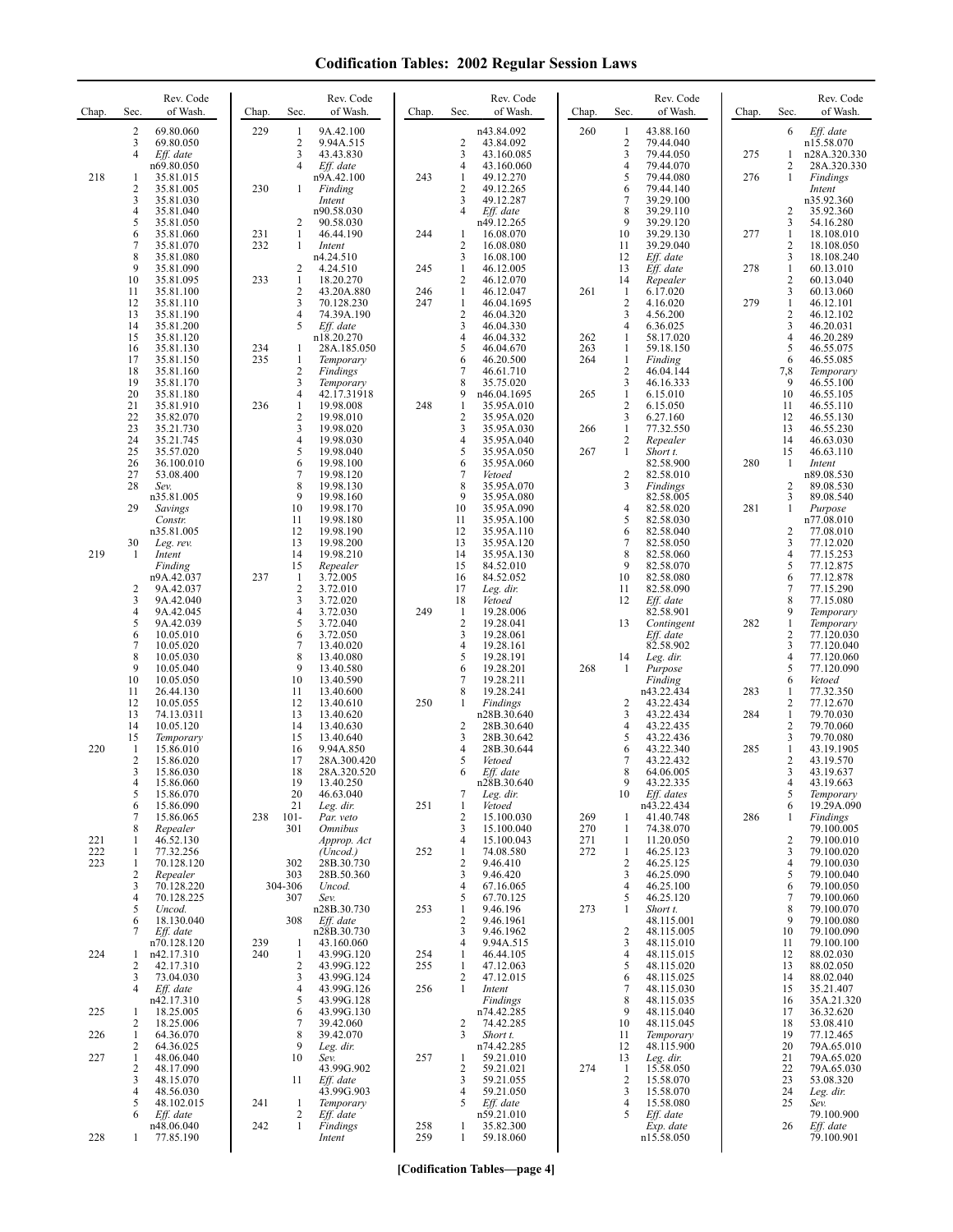| Chap.      | Sec.                  | Rev. Code<br>of Wash.      | Chap. | Sec.                           | Rev. Code<br>of Wash.    | Chap.      | Sec.              | Rev. Code<br>of Wash.    | Chap. | Sec.                         | Rev. Code<br>of Wash.    | Chap. | Sec.       | Rev. Code<br>of Wash.    |
|------------|-----------------------|----------------------------|-------|--------------------------------|--------------------------|------------|-------------------|--------------------------|-------|------------------------------|--------------------------|-------|------------|--------------------------|
| 287        | 1                     | Findings<br>Purpose        |       | 3<br>$\overline{4}$            | 23B.01.220<br>23B.01.230 |            | 304<br>305        | 26.26.315<br>26.26.320   |       | 2<br>3                       | 1.20.130<br>35.22.650    |       | 41<br>42   | 15.66.017<br>15.66.050   |
|            | 2                     | Temporary                  |       | 5                              | 23B.01.240               |            | 306               | 26.26.325                |       | $\overline{4}$               | Eff. date                |       | 43         | 15.66.053                |
| 288        | 1<br>$\overline{2}$   | 70.105D.010<br>70.105D.110 |       | 6<br>7                         | 23B.01.250<br>23B.01.260 |            | 307<br>308        | 26.26.330<br>26.26.335   | 308   | 1                            | n1.20.130<br>Findings    |       | 44<br>45   | 15.66.055<br>15.66.060   |
|            | 3                     | 70.105D.030                |       | 8                              | 23B.01.270               |            | 309               | 26.26.340                |       | 2,3                          | Temporary                |       | 46         | 15.66.070                |
|            | $\overline{4}$<br>5   | 70.105D.050<br>Sev.        |       | 9<br>10                        | 23B.01.400<br>23B.01.410 |            | 310<br>311        | 26.26.345<br>26.26.350   | 309   | $\overline{4}$<br>1          | Exp. date<br>74.55.010   |       | 47<br>48   | 15.66.090<br>15.66.093   |
|            |                       | n70.105D.010               |       | 11                             | 23B.02.020               |            | 312               | 26.26.355                |       | $\overline{c}$               | 74.55.020                |       | 49         | 15.66.097                |
|            | 6                     | Eff. date<br>n70.105D.110  |       | 12<br>13                       | 23B.02.032<br>23B.02.050 |            | 313<br>314        | 26.26.360<br>26.26.365   |       | 3<br>4                       | 74.55.030<br>74.55.040   |       | 50<br>51   | 15.66.105<br>15.66.110   |
| 289        | 1                     | Findings<br>43.43.753      |       | 14<br>15                       | 23B.04.035<br>23B.05.010 |            | 315               | Applic.<br>26.26.370     |       | 5<br>6                       | 74.55.050<br>28A.300.430 |       | 52<br>53   | 15.66.113<br>15.66.115   |
|            | $\overline{c}$        | 43.43.754                  |       | 16                             | 23B.05.020               |            | 316               | 26.26.375                |       | 7                            | Leg. dir.                |       | 54         | 15.66.120                |
|            | 3<br>$\overline{4}$   | 43.43.759<br>43.43.7541    |       | 17<br>18                       | 23B.06.030<br>23B.06.260 |            | 401               | Applic.<br>26.26.400     | 310   | 1<br>$\overline{\mathbf{c}}$ | 18.35.010<br>18.35.020   |       | 55<br>56   | 15.66.123<br>15.66.130   |
|            | 5                     | 43.43.7532                 |       | 19                             | 23B.06.300               |            | 402               | 26.26.405                |       | 3                            | 18.35.030                |       | 57         | 15.66.140                |
|            | 6<br>7                | 9.94A.505<br>Sev.          |       | 20<br>21                       | 23B.07.010<br>23B.07.020 |            | 403<br>404        | 26.26.410<br>26.26.415   |       | $\overline{4}$<br>5          | 18.35.040<br>18.35.050   |       | 58<br>59   | 15.66.143<br>15.66.153   |
|            | 8                     | n43.43.753                 |       | 22<br>23                       | 23B.07.030<br>23B.07.040 |            | 405<br>406        | 26.26.420<br>26.26.425   |       | 6<br>$\overline{7}$          | 18.35.060                |       | 60<br>61   | 15.66.157<br>15.66.180   |
|            | 9                     | Leg. dir.<br>Eff. date     |       | 24                             | 23B.07.060               |            | 407               | 26.26.430                |       | 8                            | 18.35.080<br>18.35.090   |       | 62         | 15.66.185                |
| 290        | 1                     | n43.43.753<br>Intent       |       | 25<br>26                       | 23B.07.220<br>23B.07.240 |            | 408<br>409        | 26.26.435<br>26.26.440   |       | 9<br>10                      | 18.35.095<br>18.35.100   |       | 63<br>64   | 15.66.245<br>15.66.260   |
|            |                       | n9.94A.517                 |       | 27                             | 23B.08.030               |            | 410               | 26.26.445                |       | 11                           | 18.35.105                |       | 65         | Repealer                 |
|            | $\overline{2}$<br>3   | 9.94A.515<br>9.94A.525     |       | 28<br>29                       | 23B.08.070<br>23B.08.210 |            | 411<br>501        | 26.26.450<br>26.26.500   |       | 12<br>13                     | 18.35.110<br>18.35.120   |       | 66<br>67   | 42.17.31907<br>15.26.295 |
|            | $\overline{4}$<br>5   | 70.96A.350<br>43.135.03901 |       | 30<br>31                       | 23B.08.230<br>23B.08.240 |            | 502<br>503        | 26.26.505<br>26.26.510   |       | 14<br>15                     | 18.35.140<br>18.35.150   |       | 68<br>69   | 15.28.315<br>15.44.185   |
|            | 6                     | 43.20A.065                 |       | 32                             | 23B.08.600               |            | 504               | 26.26.515                |       | 16                           | 18.35.161                |       | 70         | 15.88.170                |
|            | $\sqrt{ }$<br>8       | 9.94A.515<br>9.94A.517     |       | 33<br>34                       | 23B.10.012<br>23B.11.040 |            | 505<br>506        | 26.26.520<br>26.26.525   |       | 17<br>18                     | 18.35.172<br>18.35.175   |       | 71<br>72   | 16.67.180<br>15.24.215   |
|            | 9                     | 9.94A.518                  |       | 35                             | 23B.13.030               |            | 507               | 26.26.530                |       | 19                           | 18.35.185                |       | 73         | 15.26.265                |
|            | 10<br>11              | 9.94A.510<br>9.94A.533     |       | 36<br>37                       | 23B.13.200<br>23B.13.210 |            | 508<br>509        | 26.26.535<br>26.26.540   |       | 20<br>21                     | 18.35.190<br>18.35.195   |       | 74<br>75   | 15.28.320<br>15.44.190   |
|            | 12<br>13              | Temporary<br>2.28.170      |       | 38<br>39                       | 23B.13.220<br>23B.13.230 |            | 510<br>511        | 26.26.545<br>26.26.550   |       | 22<br>23                     | 18.35.205<br>18.35.230   |       | 76<br>77   | 15.88.180<br>16.67.190   |
|            | 14                    | 9.94A.470                  |       | 40                             | 23B.13.280               |            | 512               | 26.26.555                |       | 24                           | 18.35.240                |       | 78         | 43.23.033                |
|            | 15<br>16              | 9.94A.475<br>9.94A.480     |       | 41<br>42                       | 23B.14.392<br>23B.15.032 |            | 521<br>522        | 26.26.570<br>26.26.575   |       | 25<br>26                     | 18.35.250<br>18.35.260   |       | 79<br>80   | 16.67.035<br>16.67.030   |
|            | 17                    | 9.94A.505                  |       | 43                             | 23B.15.070               |            | 523               | 26.26.585                |       | 27                           | Eff. date                |       | 81         | 16.67.070                |
|            | 18<br>19              | 9.94A.530<br>9.94A.585     |       | 44<br>45                       | 23B.15.080<br>23B.16.010 |            | 524<br>531        | 26.26.590<br>26.26.600   | 311   | 1                            | n18.35.010<br>Findings   |       | 82<br>83   | 16.67.090<br>16.67.120   |
|            | 20<br>21              | 9.94A.660<br>9.94A.728     |       | 46<br>47                       | 23B.16.020<br>23B.16.200 |            | 532<br>533        | 26.26.605<br>26.26.610   |       | 2                            | n77.50.010<br>77.50.010  |       | 84<br>85   | 16.67.122<br>16.67.093   |
|            | 22                    | 9.94A.850                  | 298   | $\mathbf{1}$                   | 90.58.065                |            | 534               | 26.26.615                |       | 3                            | Eff. date                |       | 86         | 16.67.097                |
|            | 23<br>24              | 10.01.210<br>Uncod.        | 299   | $\overline{2}$<br>$\mathbf{1}$ | n90.58.065<br>Temporary  |            | 535<br>536        | 26.26.620<br>26.26.625   | 312   | 1                            | n77.50.010<br>43.88.0301 |       | 87<br>88   | 15.44.015<br>15.44.010   |
|            | 25                    | Temporary                  |       | $\sqrt{2}$                     | 39.04.133                |            | 537               | 26.26.630                |       | 2,3                          | Vetoed                   |       | 89         | 15.44.020                |
|            | 26<br>27              | 9.94A.923<br>Contingency   |       | 3<br>$\overline{4}$            | 70.95.010<br>70.95.030   |            | 601<br>602        | 26.26.700<br>26.26.705   | 313   | 1<br>$\overline{c}$          | 15.65.020<br>15.65.028   |       | 90<br>91   | 15.44.035<br>15.44.063   |
|            | 28                    | Sev.<br>9.94A.924          |       | 5<br>6                         | 43.19.1905<br>81.77.185  |            | 603<br>604        | 26.26.710<br>26.26.715   |       | 3<br>4                       | 15.65.033<br>15.65.040   |       | 92<br>93   | 15.44.038<br>15.44.060   |
|            | 29                    | Eff. date                  |       | 7,8                            | Temporary                |            | 605               | 26.26.720                |       | 5                            | 15.65.050                |       | 94         | 15.44.070                |
|            | 30                    | n9.94A.515<br>Exp. date    | 300   | 9<br>$\mathbf{1}$              | 70.95.545<br>48.87.020   |            | 606<br>607        | 26.26.725<br>26.26.730   |       | 6<br>7                       | 15.65.060<br>15.65.047   |       | 95<br>96   | 15.44.080<br>15.44.085   |
|            |                       | n9.94A.515                 |       | 2                              | 48.87.040                |            | 608               | 26.26.735                |       | 8                            | 15.65.070                |       | 97         | 15.44.110                |
|            | 31                    | Eff. date<br>n9.94A.515    |       | 3<br>4                         | 48.66.130<br>48.66.055   |            | 609<br>701        | 26.26.740<br>5.44.140    |       | 9<br>10                      | 15.65.090<br>15.65.120   |       | 98<br>99   | 15.44.140<br>15.44.133   |
|            | 32                    | Eff. date<br>n70.96A.350   |       | 5<br>6                         | 48.07.040<br>48.43.055   |            | 702<br>703        | 5.62.030<br>9.41.070     |       | 11<br>12                     | 15.65.170<br>15.65.175   |       | 100<br>101 | 15.44.065<br>15.44.023   |
| 291        | 1                     | 28A.150.305                | 301   | 1                              | Finding                  |            | 704               | 9.41.800                 |       | 13                           | 15.65.180                |       | 102        | 15.44.150                |
|            | $\overline{2}$<br>3   | 28A.150.310<br>28A.305.170 |       | 2                              | n77.65.510<br>77.65.510  |            | 705<br>706        | 74.20.310<br>74.20.360   |       | 14<br>15                     | 15.65.183<br>15.65.185   |       | 103<br>104 | 15.28.015<br>15.28.010   |
| 292        | 1<br>$\overline{2}$   | 41.04.005<br>41.04.007     |       | 3<br>$\overline{4}$            | 77.65.515<br>77.65.520   |            | 707<br>708        | 74.20A.056<br>70.58.080  |       | 16<br>17                     | 15.65.193<br>15.65.200   |       | 105<br>106 | 15.28.020<br>15.28.110   |
|            | 3                     | 46.20.027                  |       | 5                              | 77.65.280                |            | 709               | Applic.                  |       | 18                           | 15.65.203                |       | 107        | 15.28.130                |
|            | 4<br>5                | 41.04.010<br>72.36.035     |       | 6<br>7                         | 77.15.565<br>77.15.620   |            |                   | Constr.<br>26.26.903     |       | 19<br>20                     | 15.65.205<br>15.65.220   |       | 108<br>109 | 15.28.250<br>15.28.305   |
|            | 6                     | 73.04.090                  |       | 8                              | 77.15.640                |            | 710               | Sev.                     |       | 21                           | 15.65.230                |       | 110        | 15.88.025                |
|            | $\boldsymbol{7}$<br>8 | 73.08.010<br>73.08.060     |       | 9<br>10                        | 36.71.090<br>69.07.100   |            | 711               | 26.26.912<br>Repealer    |       | 22<br>23                     | 15.65.235<br>15.65.240   |       | 111<br>112 | 15.88.050<br>43.23.042   |
|            | 9<br>10               | 73.08.070<br>73.24.030     |       | 11<br>12                       | 69.04.928<br>Eff. date   |            | 712<br>713        | 26.26.904<br>26.26.913   |       | 24<br>25                     | 15.65.243<br>15.65.245   |       | 113<br>114 | 15.76.150<br>Repealer    |
|            | 11                    | Temporary                  |       |                                | n77.65.510               |            | 714               | Vetoed                   |       | 26                           | 15.65.250                |       | 115        | 15.24.010                |
| 293<br>294 | -1<br>1               | 1.20.017<br>Findings       | 302   | 101                            | Short t.<br>26.26.911    | 303        | 715<br>1          | Leg. dir.<br>43.33A.020  |       | 27<br>28                     | 15.65.260<br>15.65.270   |       | 116<br>117 | 15.24.020<br>15.24.040   |
|            |                       | n36.22.178                 |       | 102                            | 26.26.011                |            | $\overline{c}$    | 43.33A.040               |       | 29                           | 15.65.280                |       | 118        | 15.24.050                |
|            | 2<br>3                | 36.22.178<br>36.18.010     |       | 103<br>104                     | 26.26.021<br>26.26.031   |            | 3                 | Eff. date<br>n43.33A.020 |       | 30<br>31                     | 15.65.295<br>15.65.305   |       | 119<br>120 | 15.24.070<br>15.24.080   |
|            | 4<br>5                | 43.330.170<br>18.85.540    |       | 105<br>106                     | 26.26.041<br>26.26.051   | 304<br>305 | 1<br>$\mathbf{1}$ | 79.90.105<br>43.86A.060  |       | 32<br>33                     | 15.65.375<br>15.65.380   |       | 121<br>122 | 15.24.085<br>15.24.090   |
|            | 6                     | 43.185.050                 |       | 201                            | 26.26.101                |            | 2                 | 39.19.240                |       | 34                           | 15.65.430                |       | 123        | 15.24.100                |
| 295<br>296 | 1<br>1                | 48.38.020<br>23B.01.400    |       | 202<br>203                     | 26.26.106<br>26.26.111   |            | 3<br>4            | 43.63A.690<br>43.131.381 |       | 35<br>36                     | 15.65.450<br>15.65.570   |       | 124<br>125 | 15.24.110<br>15.24.073   |
|            | 2                     | 25.10.010                  |       | 204                            | 26.26.116                |            | 5                 | 43.131.382               |       | 37                           | Repealer                 |       | 126        | 15.24.160                |
| 297        | 3<br>1                | 25.15.005<br>23B.01.200    |       | 301<br>302                     | 26.26.300<br>26.26.305   | 306<br>307 | 1<br>$\mathbf{1}$ | 36.70A.367<br>Finding    |       | 38<br>39                     | 15.66.015<br>15.66.010   |       | 127<br>128 | 15.24.170<br>15.24.800   |
|            | 2                     | 23B.01.202                 |       | 303                            | 26.26.310                |            |                   | n1.20.130                |       | 40                           | 15.66.030                |       | 129        | 15.24.802                |

**[Codification Tables—page 5]**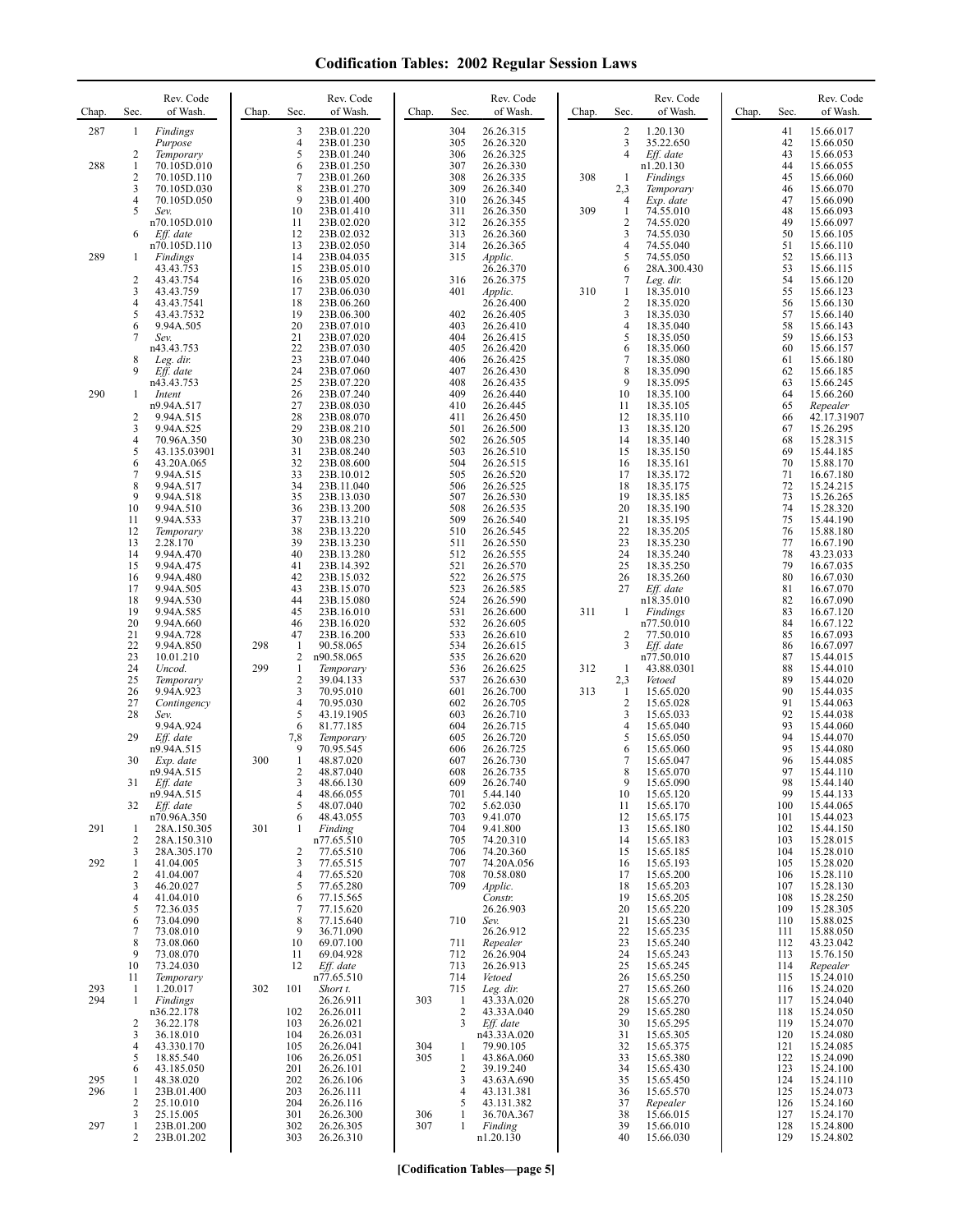| Chap.      | Sec.                                   | Rev. Code<br>of Wash.                                                      | Chap.      | Rev. Code<br>of Wash.<br>Sec.                                                                             | Chap.             | Sec.                                     | Rev. Code<br>of Wash.                                                         | Chap. | Sec.                             | Rev. Code<br>of Wash.                                                      | Chap.      | Sec.                                       | Rev. Code<br>of Wash.                                                     |
|------------|----------------------------------------|----------------------------------------------------------------------------|------------|-----------------------------------------------------------------------------------------------------------|-------------------|------------------------------------------|-------------------------------------------------------------------------------|-------|----------------------------------|----------------------------------------------------------------------------|------------|--------------------------------------------|---------------------------------------------------------------------------|
|            | 130<br>131<br>132<br>133<br>134<br>135 | 15.24.806<br>15.24.808<br>15.24.812<br>15.24.818<br>15.24.900<br>15.26.130 | 330        | 11<br>43.155.100<br>12<br>Eff. date<br>$\mathbf{1}$<br>Finding<br>n89.12.170<br>2<br>Intent<br>n89.12.170 |                   | 3<br>4<br>5<br>6<br>7<br>8               | 27.04.045<br>27.04.055<br>40.06.020<br>40.06.040<br>Repealer<br>Eff. date     |       | 18<br>19<br>20<br>21<br>22<br>23 | 46.25.060<br>46.29.050<br>46.52.130<br>46.68.020<br>46.68.030<br>46.70.061 |            | 320<br>321<br>322<br>401-404<br>405<br>406 | 41.80.905<br>41.80.005<br>41.80.140<br>Repealer<br>41.80.908<br>Leg. dir. |
| 314        | 136<br>137<br>138<br>139<br>1          | 15.26.250<br>Findings<br>15.65.650<br>Eff. dates<br>n15.65.020<br>Findings | 331        | 3<br>89.12.170<br>4<br>89.12.180<br>1<br>Intent<br>n13.34.360<br>2<br>13.34.360<br>3<br>9A.42.060         | 343<br>344<br>345 | 1<br>1<br>101<br>102                     | 27.04.901<br>82.46.075<br>48.18.140<br>Short t.<br>11.104A.001<br>11.104A.005 |       | 24<br>25<br>26<br>27<br>28<br>29 | 46.82.310<br>46.82.320<br>82.38.110<br>46.01.360<br>Repealer<br>Temporary  |            | 407,408<br>409<br>410<br>411               | Temporary<br>41.80.906<br>Sev.<br>41.80.909<br>Eff. dates<br>41.80.910    |
|            | 2<br>3<br>4<br>5                       | n82.04.4311<br>82.04.4311<br>82.04.4297<br>n82.04.4311<br>Eff. date        |            | 4<br>9A.42.070<br>5<br>9A.42.080<br>6<br>26.20.030<br>7<br>26.20.035<br>8<br>Temporary                    |                   | 103<br>104<br>105<br>106<br>201          | 11.104A.010<br>11.104A.020<br>11.104A.030<br>11.104A.040<br>11.104A.050       | 353   | 30<br>1<br>$\overline{c}$<br>3   | Eff. dates<br>n46.09.070<br>28A.150.410<br>28A.400.200<br>Eff. date        | 355<br>356 | 412<br>1<br>1                              | Exp. date<br>n43.131.090<br>47.04.250<br>Findings<br>Intent               |
| 315        | 1<br>$\overline{c}$                    | n82.04.4311<br>84.34.020<br>84.34.041                                      | 332        | Eff. date<br>9<br>n13.34.360<br>1<br>Intent                                                               |                   | 202<br>301<br>302                        | 11.104A.060<br>11.104A.070<br>11.104A.080                                     | 354   | 101                              | n28A.150.410<br>Short t.<br>41.80.907                                      |            | 2<br>3                                     | 41.76.001<br>Vetoed<br>41.76.005                                          |
| 316<br>317 | 1<br>1<br>2,3<br>4                     | 15.17.210<br>Findings<br>Temporary<br>28A.500.030                          |            | n43.41.280<br>2<br>Temporary<br>3<br>43.19.025<br>4<br>43.19.1906                                         |                   | 303<br>401<br>402<br>403                 | 11.104A.090<br>11.104A.100<br>11.104A.110<br>11.104A.120                      |       | 201<br>202<br>203<br>204         | 41.06.030<br>41.06.150<br>41.06.150<br>41.06.133                           |            | 4<br>5<br>6<br>7                           | 41.76.010<br>Vetoed<br>41.76.015<br>41.76.020                             |
| 318<br>319 | 5<br>6<br>1<br>1                       | Exp. date<br>Eff. date<br>70.02.010<br>Intent<br>n41.04.208                |            | 5<br>43.41.310<br>6<br>43.41.320<br>7<br>43.41.300<br>8<br>43.41.330<br>9<br>43.41.340                    |                   | 404<br>405<br>406<br>407<br>408          | 11.104A.130<br>11.104A.140<br>11.104A.150<br>11.104A.160<br>11.104A.170       |       | 205<br>206<br>207<br>208<br>209  | 41.06.136<br>41.06.139<br>41.06.022<br>41.06.142<br>41.06.070              |            | 8<br>9<br>10<br>11<br>12                   | 41.76.025<br>41.76.030<br>41.76.035<br>41.76.040<br>41.76.045             |
| 320        | 2<br>3<br>4<br>5<br>1                  | 41.04.208<br>41.04.212<br>41.05.050<br>Eff. date<br>36.70A.130             |            | 10<br>4.92.006<br>4.92.040<br>11<br>4.92.100<br>12<br>13<br>4.92.110<br>14<br>4.92.130                    |                   | 409<br>410<br>411<br>412<br>413          | 11.104A.180<br>11.104A.190<br>11.104A.200<br>11.104A.210<br>11.104A.220       |       | 210<br>211<br>212<br>213<br>214  | 41.06.110<br>41.06.160<br>41.06.167<br>41.06.170<br>n41.06.170             |            | 13<br>14<br>15<br>16<br>17                 | 41.76.050<br>41.76.055<br>41.76.060<br>41.76.065<br>41.76.070             |
| 321<br>322 | 1<br>1<br>$\overline{2}$<br>3          | 47.36.325<br>15.17.230<br>15.17.240<br>Temporary                           |            | 15<br>4.92.150<br>4.92.160<br>16<br>17<br>4.92.210<br>18<br>4.92.220                                      |                   | 414<br>415<br>501<br>502                 | 11.104A.230<br>11.104A.240<br>11.104A.250<br>11.104A.260                      |       | 215<br>216<br>217<br>218         | 41.06.186<br>41.06.196<br>41.06.270<br>41.06.350                           |            | 18<br>19<br>20                             | Sev.<br>41.76.900<br>41.76.075<br>41.76.080                               |
|            | 4<br>5<br>6<br>7<br>8                  | 15.17.243<br>43.79A.040<br>Temporary<br>Repealer<br>Eff. date              |            | 19<br>4.92.230<br>20<br>4.92.240<br>21<br>4.92.270<br>22<br>39.59.010<br>23<br>43.41.110                  |                   | 503<br>504<br>505<br>506<br>601          | 11.104A.270<br>11.104A.280<br>11.104A.290<br>11.104A.300<br>Repealer          |       | 219<br>220<br>221<br>222<br>223  | 41.06.400<br>41.06.410<br>41.06.450<br>41.06.475<br>41.06.490              |            | 21<br>22<br>23<br>24                       | 41.76.085<br>41.76.901<br>Eff. date<br>41.76.902<br>Leg. dir.             |
| 323        | 1<br>$\overline{c}$                    | n15.17.240<br>Finding<br>Intent<br>64.50.005                               | 333        | 24<br>48.62.021<br>25<br>Leg. rev.<br>26<br>Eff. date<br>n43.41.280<br>1<br>Intent                        |                   | 602<br>603                               | Applic.<br>Constr.<br>11.104A.900<br>Applic.<br>11.104A.901                   |       | 224<br>225<br>226<br>227<br>228  | 28B.12.060<br>34.05.030<br>34.12.020<br>41.04.340                          | 357        | 1<br>2<br>3<br>4<br>5                      | 48.120.005<br>48.120.010<br>48.120.015<br>48.120.020                      |
|            | 3<br>4<br>5<br>6                       | 64.50.010<br>64.50.020<br>64.50.030<br>64.50.040<br>64.50.050              | 334        | n43.41.370<br>2<br>43.41.370<br>3<br>43.41.380<br>$\mathbf{1}$<br>5.66.010                                |                   | 604<br>605<br>606                        | Sev.<br>11.104A.902<br>11.104A.903<br>Eff. date                               |       | 229<br>230<br>231<br>232         | 41.50.804<br>43.06.425<br>43.131.090<br>49.46.010<br>41.06.340             | 358        | 6<br>1,2<br>3<br>$\overline{4}$            | 48.120.025<br>Leg. dir.<br>Vetoed<br>43.07.365<br>40.14.020               |
|            | 7<br>8<br>9<br>10                      | 64.50.060<br>4.16.325<br>4.16.310<br>64.34.410                             | 335<br>336 | 2<br>Leg. dir.<br>$\mathbf{1}$<br>42.17.310<br>2<br>Temporary<br>$\mathbf{1}$<br>4.24.680                 |                   | 607<br>608                               | 11.104A.904<br>Applic.<br>11.104A.905<br>Leg. dir.                            |       | 233<br>234<br>235<br>236         | 41.06.111<br>13.40.320<br>39.29.006<br>41.04.385                           | 359        | 5,6<br>$101 -$<br>405                      | Vetoed<br>Par. veto<br><b>Omnibus</b><br>Approp. Act                      |
| 324        | 11<br>12<br>-1                         | 64.34.452<br>Leg. dir.<br>9A.56.070                                        |            | 2<br>4.24.690<br>3<br>4.24.700<br>4<br>Leg. dir.                                                          | 346<br>347<br>348 | -1<br>-1<br>$\mathbf{1}$                 | 31.04.102<br>48.18.2901<br>28B.80.390                                         |       | 237<br>238<br>239                | Vetoed<br>72.09.100<br>41.06.079                                           |            | 501<br>502,503                             | (Uncod.)<br>Sev.<br>Uncod.                                                |
|            | 2<br>3<br>4                            | 9.94A.515<br>13.40.0357<br>n9A.56.070                                      | 337<br>338 | $\mathbf{1}$<br>Vetoed<br>2<br>51.32.185<br>$\mathbf{1}$<br>7.06.010                                      | 349               | 2<br>$\mathbf{1}$<br>$\overline{c}$      | Vetoed<br>67.70.010<br>67.70.044                                              |       | 240<br>241<br>242                | 41.06.152<br>41.06.152<br>41.06.500                                        | 360        | 504<br>1<br>2                              | Eff. date<br>48.18.545<br>48.19.035                                       |
| 325        | 1<br>2<br>3<br>4                       | 82.26.010<br>82.26.020<br>82.26.025<br>82.26.030                           | 339        | 2<br>36.18.016<br>3<br>7.36.250<br>$\mathbf{1}$<br>7.06.050<br>2<br>7.06.060                              | 350               | 3<br>4<br>1                              | 67.70.340<br>67.70.350<br>Findings<br>n28A.210.330                            |       | 243<br>244<br>245<br>246         | 41.06.500<br>43.23.010<br>49.74.030<br>49.74.030                           | 361        | 3<br>4<br>1                                | n48.18.545<br>Temporary<br>Findings<br>Intent                             |
|            | 5<br>6                                 | 82.26.130<br>Eff. date<br>n82.26.010                                       | 340        | 3<br>7.06.080<br>1<br>9A.48.120<br>2<br>9.94A.515                                                         |                   | 2<br>3<br>4                              | 28A.210.330<br>28A.210.340<br>28A.210.350                                     |       | 247<br>248<br>249                | 49.74.040<br>49.74.040<br>41.56.201                                        |            | 2<br>3                                     | n90.48.465<br>90.48.465<br>Eff. date                                      |
| 326        | 1<br>2                                 | 28A.300.800<br>28A.630.005                                                 | 341        | $\mathbf{1}$<br>Findings<br>38.52.501                                                                     |                   | 5                                        | Eff. date<br>n28A.210.330                                                     |       | 301                              | Applic.<br>41.80.001                                                       | 362        | 1                                          | n90.48.465<br>53.08.170                                                   |
| 327<br>328 | 3<br>1<br>1<br>2                       | Eff. date<br>90.64.030<br>46.61.688<br>46.61.688                           |            | 38.52.010<br>2<br>3<br>38.52.530<br>4<br>38.52.540<br>5<br>38.52.550                                      | 351<br>352        | 1<br>$\mathbf{1}$<br>$\overline{c}$<br>3 | Temporary<br>46.09.070<br>46.10.040<br>46.12.040                              |       | 302<br>303<br>304<br>305         | 41.80.010<br>41.80.020<br>41.80.030<br>41.80.040                           | 363        | 1<br>2<br>3<br>4                           | 35.57.010<br>35.57.020<br>Vetoed<br>82.14.390                             |
|            | 3<br>4                                 | Exp. date<br>n46.61.688<br>Eff. date                                       |            | 38.52.561<br>6<br>7<br>82.14B.020<br>8<br>82.14B.030                                                      |                   | 4<br>5<br>6                              | 46.12.080<br>46.12.170<br>46.12.181                                           |       | 306<br>307<br>308                | 41.80.050<br>41.80.060<br>41.80.070                                        | 364        | 5<br>1                                     | 35.21.280<br>Par. veto<br>43.21A.130                                      |
| 329        | 1<br>2<br>3                            | n46.61.688<br>90.54.005<br>90.03.605<br>90.46.010                          |            | 9<br>82.14B.040<br>10<br>82.14B.042<br>11<br>82.14B.061<br>82.14B.200<br>12                               |                   | 7<br>8<br>9<br>10                        | 46.16.0621<br>46.16.160<br>46.16.630<br>46.20.055                             |       | 309<br>310<br>311<br>312         | 41.80.080<br>41.80.090<br>41.80.100<br>41.80.110                           | 365        | $\mathbf{1}$<br>2                          | Purpose<br>Constr.<br>43.340.005<br>43.340.010                            |
|            | 4<br>5<br>6<br>7                       | 90.46.030<br>90.46.130<br>90.46.160<br>90.38.020                           |            | 13<br>Repealer<br>14<br>Sev.<br>n38.52.501<br>15<br>Eff. date                                             |                   | 11<br>12<br>13<br>14                     | 46.20.070<br>46.20.117<br>46.20.120<br>46.20.200                              |       | 313<br>314<br>315<br>316         | 41.80.120<br>41.80.130<br>41.80.900<br>41.80.901                           |            | 3<br>4<br>5<br>6                           | 43.340.020<br>43.340.060<br>43.340.040<br>43.340.030                      |
|            | 8<br>9<br>10                           | 90.42.040<br>90.42.080<br>90.03.370                                        | 342        | n38.52.501<br>27.04.900<br>1<br>2<br>27.04.010                                                            |                   | 15<br>16<br>17                           | 46.20.293<br>46.20.505<br>46.20.510                                           |       | 317<br>318<br>319                | 41.80.902<br>41.80.903<br>41.80.904                                        |            | 7<br>8<br>9                                | 43.340.080<br>43.340.050<br>43.340.070                                    |

**[Codification Tables—page 6]**